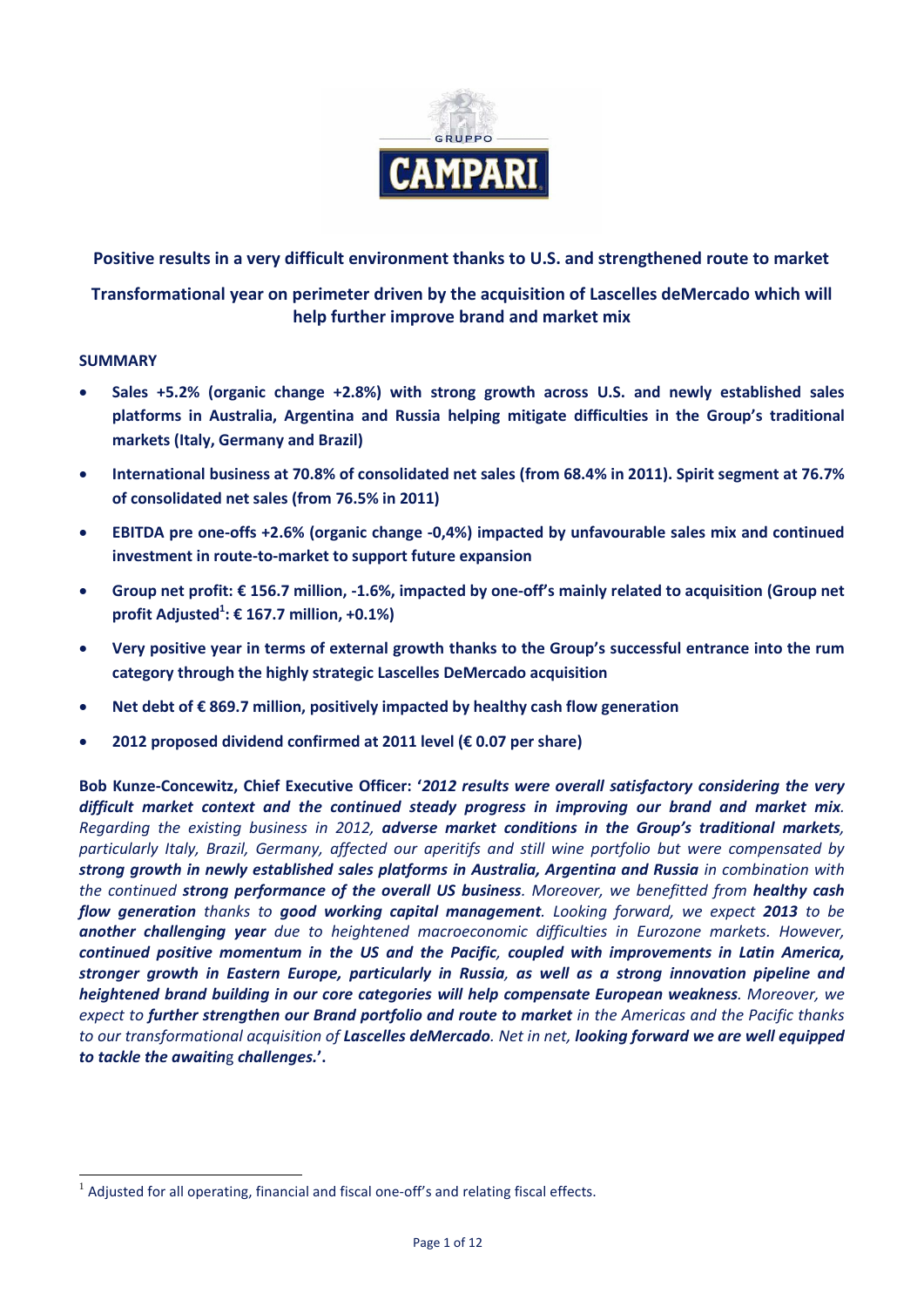**Milan, March 7, 2013** - The Board of Directors of Davide Campari-Milano S.p.A. (Reuters CPRI.MI - Bloomberg CPR IM) approved today the draft Statutory Financial Statements and its consolidated financial results for the year ended 31 December 2012.

# **2012 RESULTS HIGHLIGHTS**

- **Sales: € 1,340.8 million (+5.2%, organic growth +2.8%)**
- **Contribution after A&P: € 532.3 million (+5.3%, organic growth +2.1%, 39.7% of sales)**
- **EBITDA pre one-offs: € 337.4 million (+2.6%, organic change -0.4%, 25.2% of sales)**
- **EBIT pre one-offs: € 304.7 million (+2.0%, organic change -1.1%, 22.7% of sales)**
- **Group net profit: € 156.7 million (Group net profit Adjusted<sup>1</sup> : € 167.7 million)**
- **Net financial debt at € 869.7 million as of 31 December 2012 (€ 636.6 million as of 31 December 2011), after acquisitions for a total value of € 317.3 million**
- **2012 proposed dividend confirmed at 2011 level (€ 0.07 per share)**

|                                            | 1 January-<br>31 December 2012<br>$(\epsilon$ millions) | 1 January-<br>31 December 2011<br>$(\epsilon$ millions) | <b>Reported</b><br>change | <b>Change at constant</b><br>exchange rates |
|--------------------------------------------|---------------------------------------------------------|---------------------------------------------------------|---------------------------|---------------------------------------------|
| <b>Net sales</b>                           | 1,340.8                                                 | 1.274.2                                                 | $+5.2%$                   | $+3.1%$                                     |
| Contribution after A&P(1)                  | 532.3                                                   | 505.5                                                   | $+5.3%$                   | $+2.1%$                                     |
| <b>EBITDA before one-offs</b>              | 337.4                                                   | 329.0                                                   | $+2.6%$                   | $-1.4%$                                     |
| <b>EBITDA</b>                              | 320.2                                                   | 325.8                                                   | $-1.7%$                   | $-5.9%$                                     |
| <b>EBIT before one-offs</b>                | 304.7                                                   | 298.7                                                   | $+2.0%$                   | $-2.1%$                                     |
| <b>EBIT</b>                                | 287.5                                                   | 295.5                                                   | $-2.7%$                   | $-7.0%$                                     |
| <b>Group net profit</b>                    | 156.7                                                   | 159.2                                                   | $-1.6%$                   | $-6.9%$                                     |
| Group net profit (restated) <sup>(2)</sup> | 167.7                                                   | 167.5                                                   | $+0.1%$                   |                                             |

(1) EBIT before SG&A

-

(2) Group net profit adjusted for operating, financial and fiscal one-off's and related fiscal effects

In 2012 **Group sales** totalled **€ 1,340.8 million** showing a reported growth of **+5.2%** and an **organic growth** of **+2.8%** (+8.8% organic growth in 2011). The **exchange rates effect** was positive at **+2.2%**. **The perimeter effect** was positive **+0.3**%, mainly driven by new distribution agreements. It should be noted that the Lascelles deMercado acquisition was consolidated as of the closing date on 10 December 2012.

**Gross margin** increased to **€ 769.5 million**, up **+4.7%**, or 57.4% of sales.

**Advertising and promotion spending (A&P)** was up by +3.5% to **€ 237.2 million**, or 17.7% of sales (18.0% of sales in 2011), reflecting continued commitment to brand building in core markets.

**Contribution after A&P** (gross margin after A&P) was up by +5.3% to **€ 532.3 million** (**+2.1% organic growth**), or 39.7% of sales.

**Structure costs**, i.e. selling, general and administrative costs, increased by **+10.1%**, or 17.0% of sales, reflecting the strengthened route to market and the tail end of the corporate structure build up.

**Negative operating one offs amounted to € 17.2 million**, mainly attributable to the transaction costs related to the Lascelles deMercado acquisition as well as some other provisions.

**EBITDA pre one-offs** was up by +2.6% to **€ 337.4 million** (**-0.4% organic change**), or 25.2% of sales.

**EBITDA** reached **€ 320.2 million**, a decrease of -1.7%, or 23.9% of sales.

**EBIT pre one-offs** rose by +2.0% to **€ 304.7 million** (**-1.1% organic change**), or 22.7% of sales.

 $<sup>1</sup>$  Adjusted for all operating, financial and fiscal one-off's and relating fiscal effects.</sup>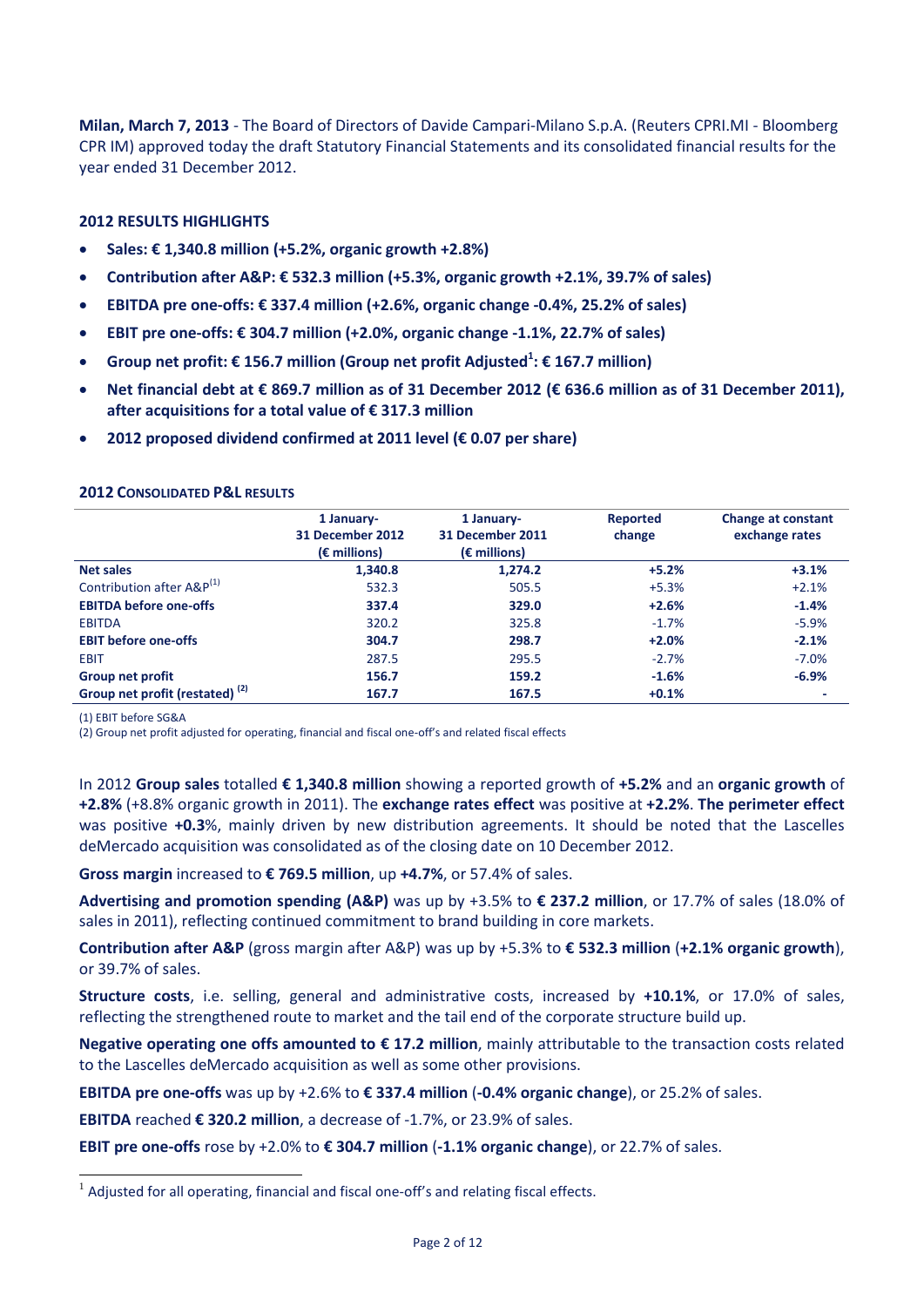**EBIT** reached **€ 287.5 million**, a reduction of -2.7%, or 21.4% of sales.

**Net financing costs** stood at **€ 48.7 million**, up from € 43.2 million in 2011, driven by the Group higher average net debt related to the Lascelles deMercado acquisition.

**One off financial costs of € 2.6 million**, related to the bridge loan for the LdM acquisition (subsequently unwound following the Euro bond issue).

**Group pre-tax profit** reached **€ 236.2 million**, down by -5.8%.

**Group net profit** reached € 156.7 million, down by -1.6% (-6.9% at constant exchange rates), negatively impacted by one-off's. **Rectified for all operating, financial and fiscal one-offs, and related fiscal effects,** the **Group net income reached € 167.7 million**, or 12.5% of sales, an increase of +0.1%.

As of 31 December 2012, **net financial debt** stood at **€ 869.7 million** (€ 636.6 million as of 31 December 2011), with healthy cash flow generation helping to counter the Lascelles deMercado acquisition impact accounting for a total value of  $\epsilon$  317.3 million.

#### **CONSOLIDATED SALES OF 2012**

Looking at sales by region in 2012, the **Americas** (**34.7%** of total Group sales) posted an **overall growth** of **+8.8%**, with an **organic increase** of **+5.6%**, thanks to the strong growth across all markets with the exception of Brazil, a perimeter effect of -0.3%, and an exchange rate effect of +3.6%. In the U.S. (21.9% of total Group sales) sales registered an **organic increase of +8.6%**, driven by **continued strong momentum of key spirits brands**, notably **Wild Turkey** and **SKYY franchises**, **Carolans, Espolón, Cabo Wabo** and **Campari**, a perimeter effect of -0.7% (due to the termination of the Cutty Sark agency) and an exchange rate effect of +8.7%. Sales in **Brazil** (6.8% of total Group sales) registered a **negative organic performance of -7.9%**, and a negative exchange rate effect of -6.7%. The performance was impacted by a negative trend in local brands, whilst SKYY Vodka continued to growth strongly, outperforming the market and benefitting from the launch of SKYY Infusions. Sales in the **other Americas** (6.0% of total Group sales) showed an **organic growth of +15.6%**, mainly thanks to a strong performance in **Argentina** (Cinzano, Old Smuggler and Campari) despite the difficulties imposed by import restrictions, and continued good performances in **Canada** (Carolans, SKYY Vodka and Campari) and **Mexico** (SKYY ready-to-drink's). Perimeter and exchange rate effects in the Other Americas were +0.5% and +0.4% respectively.

The **Italian market** (29.2% of total Group sales) recorded a **total negative sales development of -2.9%**, attributable to an **organic performance of -3.3%** and a positive perimeter effect of +0.5%. The organic performance reflected to a worse than expected market environment in Q4, driven by low consumer confidence and trade destocking. In particular, **Campari and Aperol were only down by -0.8% and -1.1% respectively in Italy**, after record sales in 2011, proving the **resiliency of the long aperitifs business which outperformed all other categories.** The rest of the business, with the exception of a strong growth in SKYY Vodka, declined due to the overall slowdown in consumption. **Still wines** continued to suffer from very poor trading in the restaurants channel, and **Crodino** was hit by the challenging environment and continued poor trading conditions in the day bars channel and the off trade.

Sales in the **rest of Europe** (25.8% of total Group sales) increased by **+5.3%**, driven by a positive organic performance of **+3.4%**, a positive perimeter effect of +0.8% and a positive exchange rate effect of +1.0%. The organic growth was driven by contrasting results across the region: **Germany** registered a decrease of **-9.1%**, as a consequence of a commercial dispute which affected Aperol and Campari. **Russia was up +61.0%** showing strong results, particularly in the high seasonality fourth quarter, driven by **double digit growth in core Cinzano** vermouth and **Cinzano** and **Mondoro sparkling wines**. Other European markets (particularly **Austria**, **Switzerland** and **Belgium**) were positively impacted by a good growth of Aperol in all markets and SKYY Vodka.

Sales in the **rest of the world** (including Global Travel Retail), which accounted for **10.4% of total Group sales**, grew by **+19.8%** overall, with a **positive organic change of +11.9%** and a positive exchange rate effect of +7.9%. Sales performed strongly, driven by the key **Australian market which continued to deliver generating** +15.2% organic growth, thanks to positive momentum across the entire portfolio, particularly the core Wild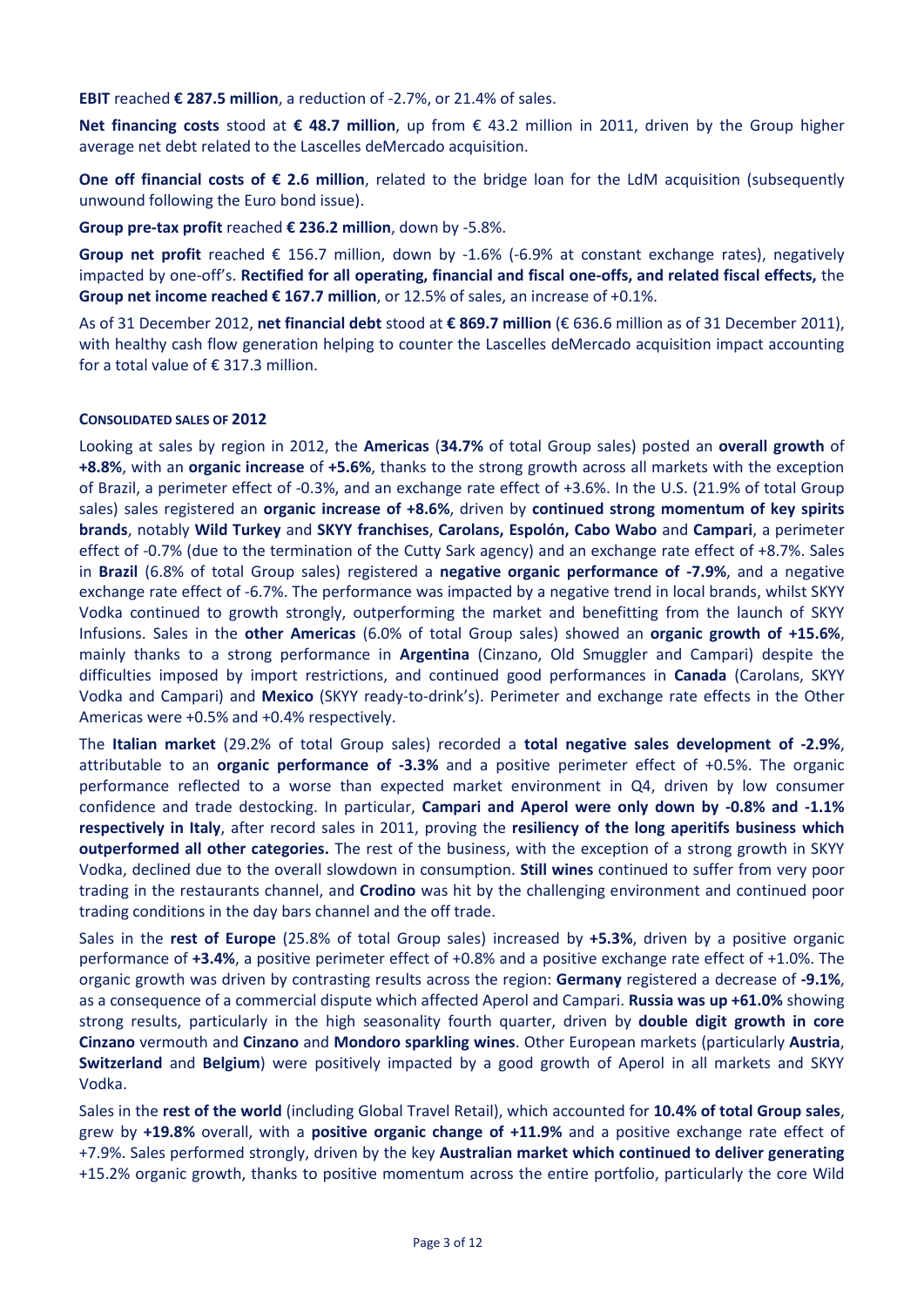Turkey franchise. A very positive development was also achieved in the region's other key markets, including **China**, **South Africa** and **Nigeria**.

Looking at **sales by segments**, **spirits** (76.7% of total sales) grew by **+5.5%**, the combined result of **positive organic growth of +2.9%** and a positive exchange rate effect of +2.5%.

**Campari** brand sales **increased** by **+0.5% at constant exchange rates**, negatively impacted by a decline in Germany, a flattish performance in Italy and Brazil and compensated by **good traction in international markets**, in particular in the U.S., Argentina, Russia and Nigeria. **Aperol** registered a **negative organic performance of -2.2%**, driven by a disappointing performance in Germany throughout 2012 due to commercial dispute with a key client in the high seasonality period and the softer performance in Italy impacted by a tough environment, especially in the off trade. Importantly, **Aperol** continued to show **strong growth in international markets. Overall organic growth of Aperol excluding Germany was +6.1%**. **SKYY**  sales achieved **an organic growth of +9.4%**, driven by a **positive performance** in the **US** thanks to SKYY Infusions' continued success and improved momentum behind core. Strong momentum continued in key international markets with **double digit growth in Brazil, Canada, Germany and Italy.** The **Wild Turkey** franchise registered an **organic growth of +19.2%**, thanks to a **continued strong performance across the whole franchise in key markets.** The **Wild Turkey core brand** grew by **+5.7%** thanks to a positive performance across all markets. The **Wild Turkey ready-to-drink** registered an **organic growth of +14.3%** driven by core Australia. Moreover, **American Honey grew by +45.6%**, driven by U.S. and Australia. The **Tequila** portfolio registered a strong organic growth of **+23.7%**, driven by both **Espolón** and **Cabo Wabo** in the key U.S. market. **Campari Soda** declined by -4.9%, affected by the adverse economic environment and poor trading conditions in the day bars channel and off trade in Italy. The **Brazilian brands** were down by **-12.7%** at constant exchange rates, showing a stabilising trend in the fourth quarter 2012 after a very weak start of year, due to a general consumption slowdown which particularly impacted mainstream brands. **GlenGrant** registered a negative organic performance of**-6.5%,** mainly impacted by the strong decline in Italian whisky market. **Frangelico** and **Carolans** registered an organic performance of **+0.9%**, with Carolans growth in core U.S. market in part offset by Frangelico's weakness.

**Wines**, which accounted for 14.6% of total sales, grew overall by +6.1%, driven by the combination of a positive **organic growth of +3.3%,** a **perimeter effect of +1.5%** and an **exchange rate effect of +1.3%**.

**Cinzano vermouths** registered an organic growth of **+13.6%**, driven by positive performance in Russia and Argentina, reaping the benefits of the strengthened route-to-market, offsetting category weakness in the rest of developed markets. **Cinzano sparkling wines** sales registered a negative organic performance of **-7.8%**, with the double digit performance in Russia not able to compensate soft sales in Germany and Italy due to reduced Christmas promotions. **Other sparkling wines** (including **Riccadonna, Odessa** and **Mondoro**) grew organically by **+22.1%** driven by positive performances across the portfolio, whilst **still wines** (mainly **Sella&Mosca**, **Enrico Serafino** and **Teruzzi&Puthod**) declined organically by -5.7%, driven by the weakness in the Italian restaurants channel. The addition of **new wine distribution agreements contributed positively** to the overall wine portfolio performance.

**Soft drinks** (7.4% of total sales) grew by **+1.3%**, driven by an **organic performance of +1.2%**, thanks to the good performance of the **Lemonsoda range** in Italy more than offsetting the decrease of **Crodino** (**-2.7%**), and a positive exchange rate effect of +0.1%.

#### **OTHER RESOLUTIONS**

**Dividend**. The Board of Directors has voted to propose to the Shareholders' meeting a full year dividend per share of € 0.07 for 2012 (in line with the 2011 dividend). The cash dividend will be payable on May 23, 2013 (the coupon detachment date will be 20 May 2013 pursuant to the Borsa Italiana calendar with a record date of 22 May 2013). The Board of Directors has agreed to convene the Annual Shareholders Meeting on 30 April 2013 to approve the 2012 Financial Statements.

**Own shares**. The Board of Directors has approved a resolution to be presented to the Shareholders' meeting authorising the purchase and/or sale of own shares, mainly to be used to service the stock option plans. The authorisation concerns the purchase and/or sale of shares, which, including existing own shares, shall not exceed a maximum of 10% of the share capital. The authorisation will remain valid until 30 June 2014. The unit price for the purchase and/or sale of own shares will not differ by more than 25% (whether upwards or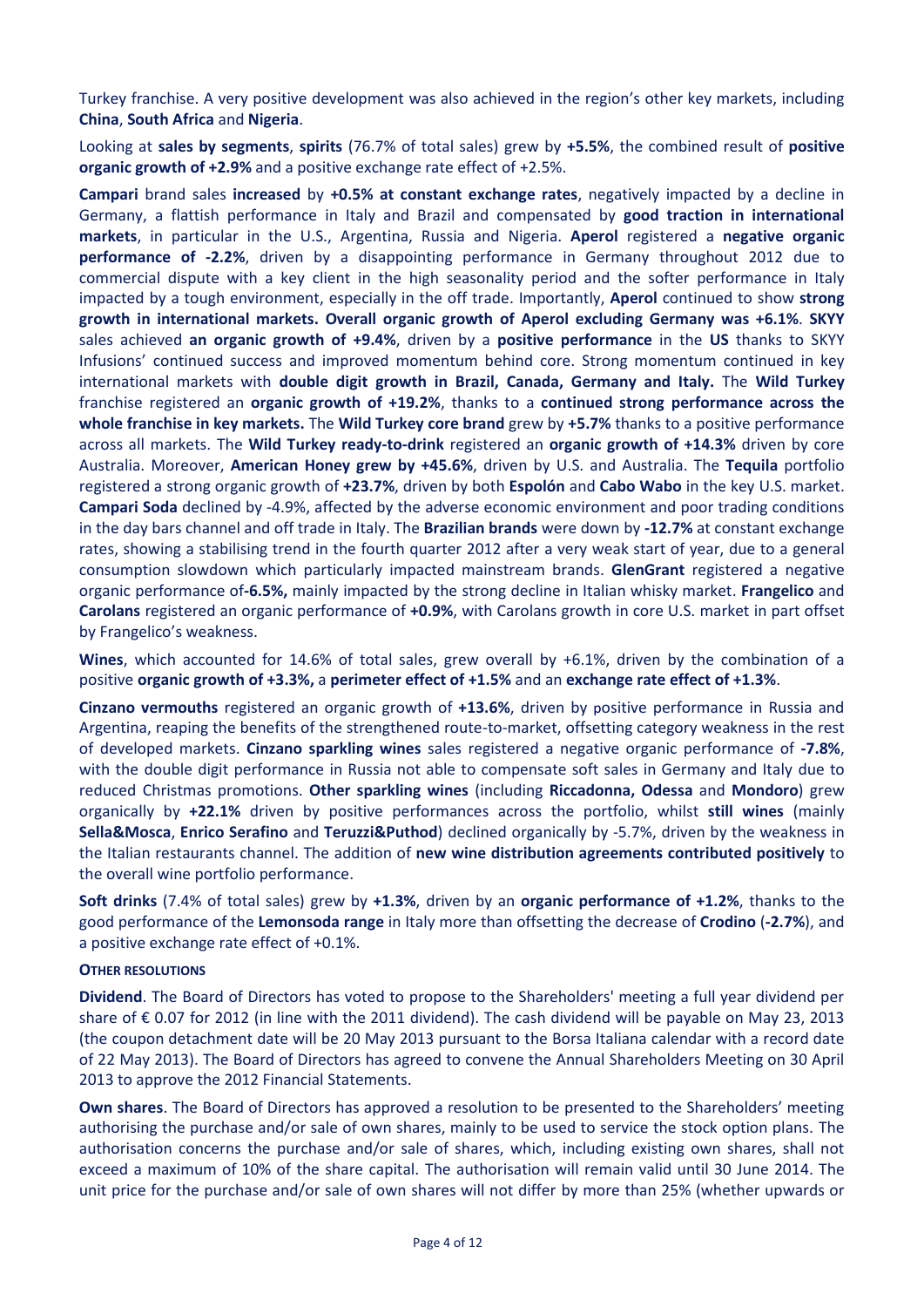downwards) from the weighted average price in the three stock market trading sessions prior to each transaction.

**Stock options**. The Board of Directors has approved a resolution to be presented to the Shareholders' meeting approving a stock option plan pursuant to Art. 114-bis of the Consolidated Law on Financial Intermediation and in accordance with the stock option master plan approved by the Board of Directors of 18 March 2009 and by the Shareholders' meeting of 30 April 2009, that does not concern the company's directors. The company will in due course and pursuant to applicable law (article 84-bis, Consob Regulation no. 11971/99) disclose an information document regarding the new stock option plan.

*The Executive responsible for preparing Davide Campari-Milano S.p.A.'s financial reports, Paolo Marchesini, certifies pursuant to article 154* bis*, paragraph 2 of the Legislative Decree 58/1998 - that the accounting disclosures in this statement correspond to the accounting documents, ledgers and entries.* 

*The consolidated results and the draft financial statements of Davide Campari-Milano S.p.A. as of 31 December 2012 are currently under audit, to date not yet completed.* 

#### *ANALYST CONFERENCE CALL*

At **1:00 pm (CET) today, Thursday, March 7, 2013**, Campari's management will hold a conference call to present the Group's full year 2012 results. To participate, please dial one of the following numbers:

- **from Italy: 02 8058 811**
- **from abroad: +44 1212 818003**

The **presentation slides** can be downloaded before the conference call from the main investor relations page on Gruppo Campari's website, at

http://www.camparigroup.com/en/investors/home.jsp

A **recording of the conference call** will be available from Thursday, March 7 until Thursday, March 14, 2013. To listen to it, please call the following numbers:

- **from Italy: 02 72495**
- **from abroad: +44 1212 818005**

(access code: **778#**).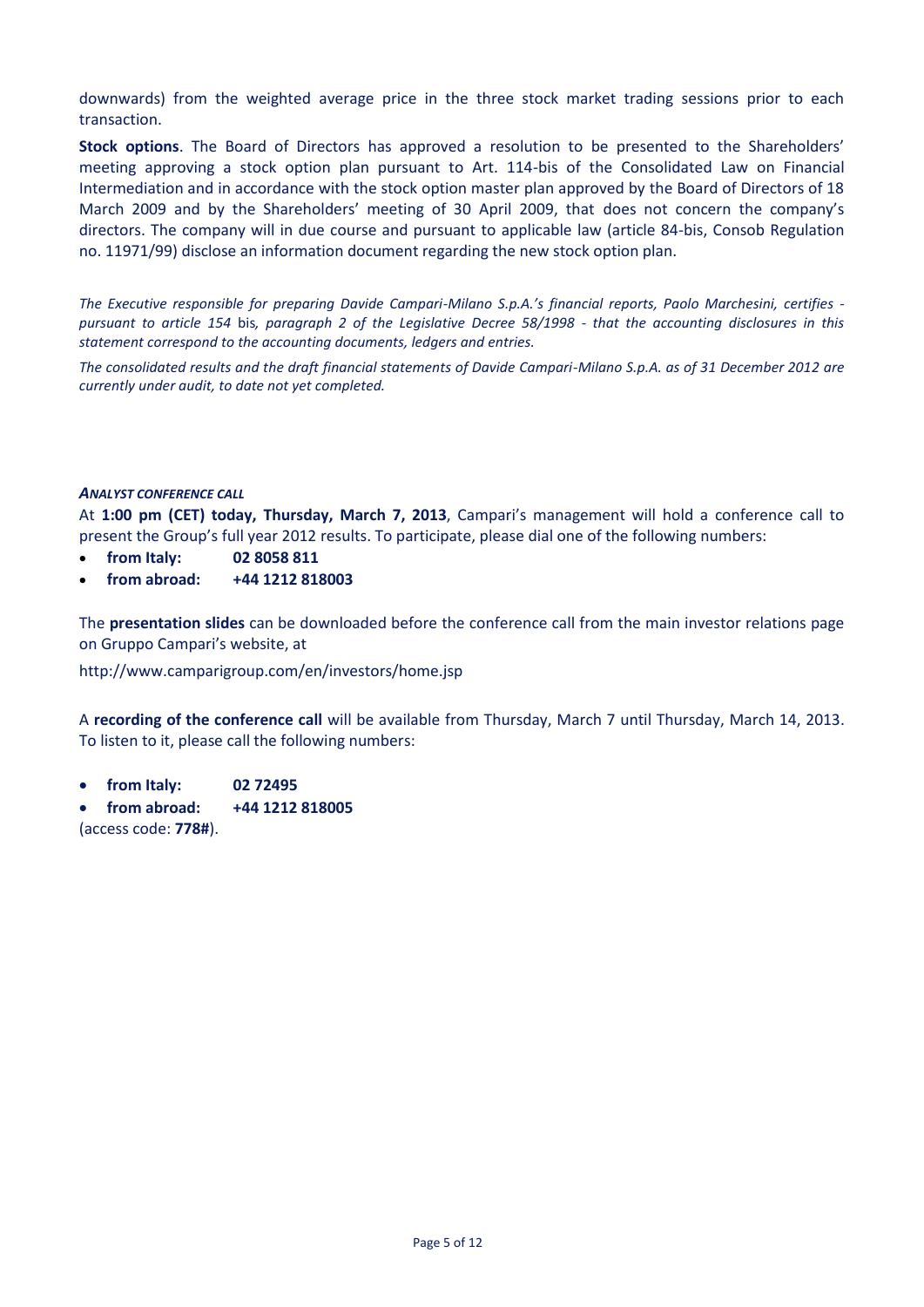# **FOR FURTHER INFORMATION**

**Chiara Garavini** Tel.: +39 02 6225 330 Email: [chiara.garavini@campari.com](mailto:chiara.garavini@campari.com)

**Alex Balestra** Tel. : +39 02 6225 364 Email: alex.balestra@campari.com

<http://www.camparigroup.com/en/investors/home.jsp> [http://www.camparigroup.com/en/press\\_media/image\\_gallery/group\\_images.jsp](http://www.camparigroup.com/en/press_media/image_gallery/group_images.jsp) http://www.youtube.com/campariofficial

## **ABOUT GRUPPO C[AMPARI](http://www.camparigroup.com/en/index.shtml)**

Davide Campari-Milano S.p.A., together with its affiliates ('Gruppo Campari'), is a major player in the global beverage sector, trading in **over 190 nations** around the world with leading positions in Europe and the Americas. The Group was founded in 1860 and today is **the sixth-largest player worldwide** in the premium spirits industry. The Group's portfolio, with over 50 brands, spans spirits, the core business, wines and soft drinks. Internationally-renowned brands include **[Aperol,](http://www.aperol.com/?http%3A//www.aperol.com/) [Appleton,](http://www.appletonestate.com/) [Campari,](http://www.campari.com/) [Cinzano,](http://www.cinzano.com/) [SKYY Vodka](http://www.skyy.com/) and [Wild Turkey](http://www.wildturkeybourbon.com.au/)**. Headquartered in Sesto San Giovanni, Italy, Campari owns 15 plants and 4 wineries worldwide and has its own distribution network in 16 countries. The Group employs over 4,000 people. The shares of the parent company, Davide Campari-Milano S.p.A. (Reuters CPRI.MI - Bloomberg CPR IM), are listed on the Italian Stock Exchange since 2001. For more information: **[http://www.camparigroup.com/](http://www.camparigroup.com/en/index.shtml)**

**- Appendix to follow -**

#### **Investor Relations Corporate Communications**

**Chiara Bressani** Tel. : +39 02 6225 206 Email[: chiara.bressani@campari.com](mailto:chiara.bressani@campari.com)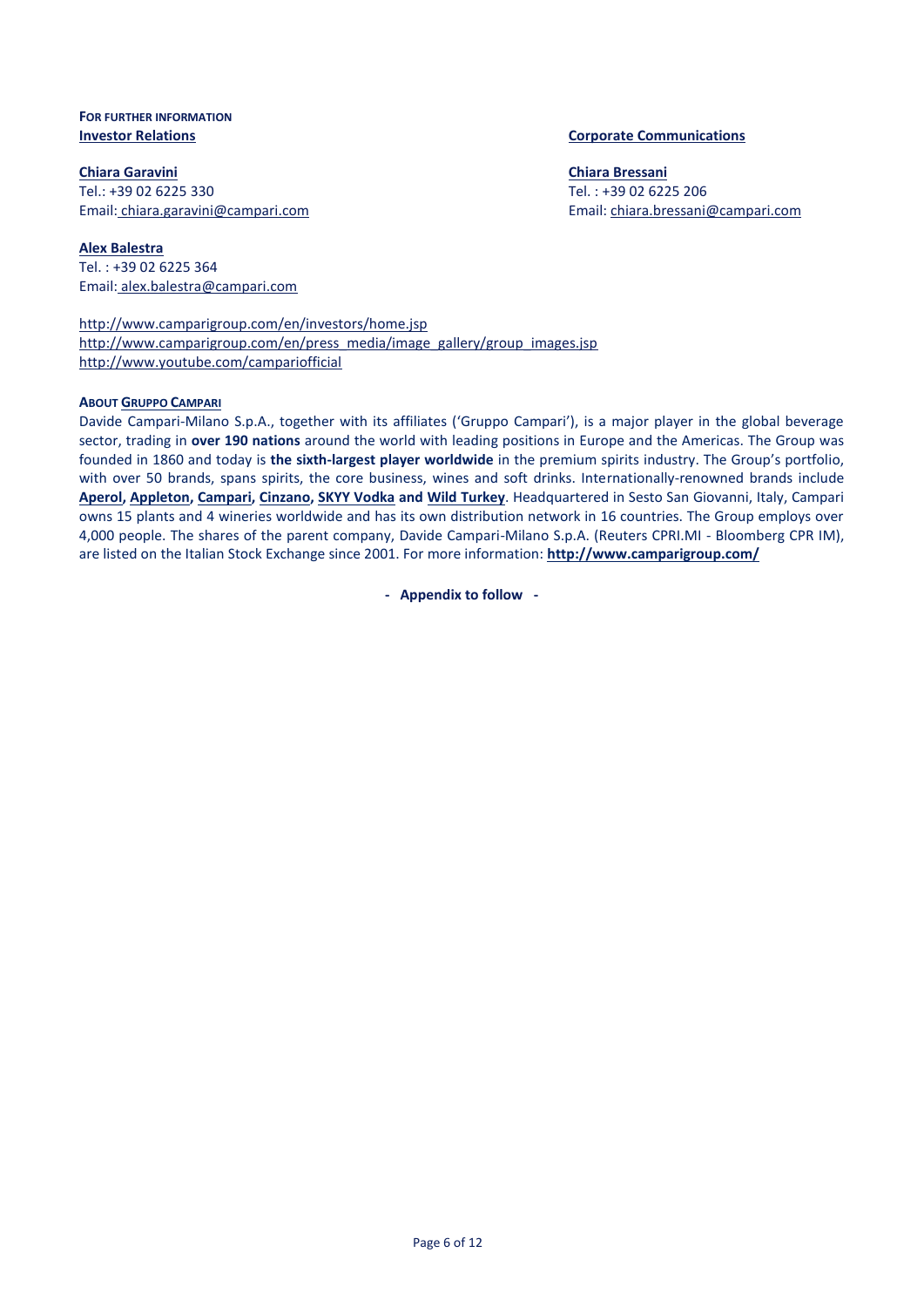# **Consolidated net revenues by geographic area**

|                                 | 1 January-31 December 2012 |        | 1 January-31 December 2011 | %      |         |
|---------------------------------|----------------------------|--------|----------------------------|--------|---------|
|                                 | $\epsilon$ million         | %      | $\epsilon$ million         | %      | change  |
| Americas                        | 464.8                      | 34.7%  | 427.0                      | 33.5%  | 8.8%    |
| Italy                           | 391.1                      | 29.2%  | 402.6                      | 31.6%  | $-2.9%$ |
| <b>Rest of Europe</b>           | 345.3                      | 25.8%  | 328.1                      | 25.7%  | 5.3%    |
| Rest of the world and duty free | 139.5                      | 10.4%  | 116.5                      | 9.1%   | 19.8%   |
| <b>Total</b>                    | 1.340.8                    | 100.0% | 1,274.2                    | 100.0% | 5.2%    |

| <b>Breakdown of % change</b>    | Total % change | Organic growth | <b>External growth</b> | <b>Exchange rate effect</b> |
|---------------------------------|----------------|----------------|------------------------|-----------------------------|
| Americas                        | 8.8%           | 5.6%           | $-0.3%$                | 3.6%                        |
| Italy                           | $-2.9%$        | $-3.3%$        | 0.5%                   | 0.0%                        |
| Rest of Europe                  | 5.3%           | 3.4%           | 0.8%                   | 1.0%                        |
| Rest of the world and duty free | 19.8%          | 11.9%          | 0.0%                   | 7.9%                        |
| <b>Total</b>                    | 5.2%           | 2.8%           | 0.3%                   | 2.2%                        |

# **EBIT before one-off's by geographic area**

|                                 | 1 January-31 December 2012 |        |                    | 1 January-31 December 2011 |          |  |
|---------------------------------|----------------------------|--------|--------------------|----------------------------|----------|--|
|                                 | $\epsilon$ million         | %      | $\epsilon$ million | %                          | change   |  |
| Americas                        | 102.5                      | 33.7%  | 91.8               | 30.7%                      | 11.7%    |  |
| Italy                           | 75.9                       | 24.9%  | 86.3               | 28.9%                      | $-12.1%$ |  |
| <b>Rest of Europe</b>           | 90.8                       | 29.8%  | 87.4               | 29.3%                      | 3.9%     |  |
| Rest of the world and duty free | 35.4                       | 11.6%  | 33.1               | 11.1%                      | 7.0%     |  |
| Total                           | 304.7                      | 100.0% | 298.7              | 100.0%                     | 2.0%     |  |

|                                 |                       | <b>Organic</b> |                        |                             |
|---------------------------------|-----------------------|----------------|------------------------|-----------------------------|
| Breakdown of % change           | <b>Total % change</b> | growth         | <b>External growth</b> | <b>Exchange rate effect</b> |
| Americas                        | 11.7%                 | 4.1%           | $-0.4%$                | 8.0%                        |
| Italy                           | $-12.1%$              | $-12.8%$       | 0.7%                   | 0.0%                        |
| <b>Rest of Europe</b>           | 3.9%                  | 6.5%           | $-4.0%$                | 1.3%                        |
| Rest of the world and duty free | 7.0%                  | $-4.7%$        | 0.0%                   | 11.7%                       |
| <b>Total</b>                    | 2.0%                  | $-1.1%$        | $-1.1%$                | 4.2%                        |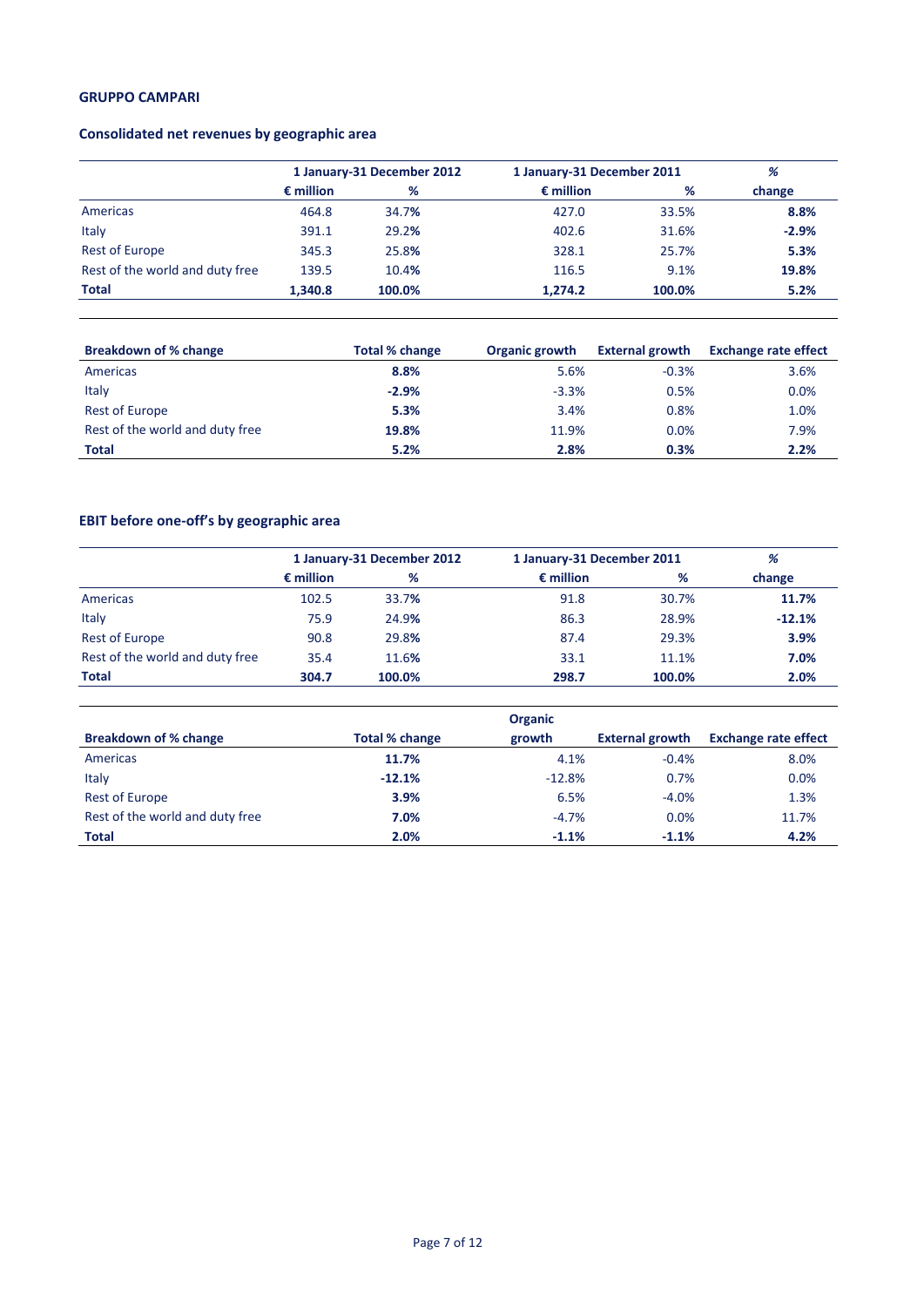# **Consolidated net revenues by segment**

|                | 1 January-31 December 2012 |        |                    | 1 January-31 December 2011 |        |  |
|----------------|----------------------------|--------|--------------------|----------------------------|--------|--|
|                | $\epsilon$ million         | %      | $\epsilon$ million | %                          | change |  |
| <b>Spirits</b> | 1,028.5                    | 76.7%  | 975.1              | 76.5%                      | 5.5%   |  |
| Wines          | 196.4                      | 14.6%  | 185.1              | 14.5%                      | 6.1%   |  |
| Soft drinks    | 99.5                       | 7.4%   | 98.2               | 7.7%                       | 1.3%   |  |
| Other revenues | 16.4                       | 1.2%   | 15.8               | 1.2%                       | 4.1%   |  |
| <b>Total</b>   | 1.340.8                    | 100.0% | 1,274.2            | 100.0%                     | 5.2%   |  |

|                       |                |                |                        | <b>Exchange rate</b> |
|-----------------------|----------------|----------------|------------------------|----------------------|
| Breakdown of % change | Total % change | Organic growth | <b>External growth</b> | effect               |
| <b>Spirits</b>        | 5.5%           | 2.9%           | 0.0%                   | 2.5%                 |
| <b>Wines</b>          | 6.1%           | 3.3%           | 1.5%                   | 1.3%                 |
| Soft drinks           | 1.3%           | 1.2%           | 0.0%                   | 0.1%                 |
| Other revenues        | 4.1%           | $-2.8%$        | 4.2%                   | 2.7%                 |
| <b>Total</b>          | 5.2%           | 2.8%           | 0.3%                   | 2.2%                 |

## **Contribution after A&P by segment**

|                |                    | 1 January-31 December 2012 | 1 January-31 December 2011 |        | %       |
|----------------|--------------------|----------------------------|----------------------------|--------|---------|
|                | $\epsilon$ million | %                          | $\epsilon$ million         | %      | change  |
| <b>Spirits</b> | 442.6              | 83.1%                      | 416.3                      | 82.3%  | 6.3%    |
| <b>Wines</b>   | 49.8               | 9.3%                       | 49.3                       | 9.8%   | 0.9%    |
| Soft drinks    | 36.0               | 6.8%                       | 36.8                       | 7.3%   | $-2.3%$ |
| Other revenues | 4.0                | 0.8%                       | 3.1                        | 0.6%   | 30.8%   |
| <b>Total</b>   | 532.3              | 100.0%                     | 505.5                      | 100.0% | 5.3%    |

| <b>Breakdown of % change</b> | Total % change | Organic growth | <b>External growth</b> | <b>Exchange rate</b><br>effect |
|------------------------------|----------------|----------------|------------------------|--------------------------------|
|                              |                |                |                        |                                |
| <b>Spirits</b>               | 6.3%           | 2.8%           | 0.1%                   | 3.5%                           |
| <b>Wines</b>                 | 0.9%           | $-1.4%$        | $-0.8%$                | 3.1%                           |
| Soft drinks                  | $-2.3%$        | $-2.4%$        | 0.0%                   | 0.1%                           |
| Other revenues               | 30.8%          | 18.6%          | 3.4%                   | 8.8%                           |
| <b>Total</b>                 | 5.3%           | 2.1%           | 0.0%                   | 3.2%                           |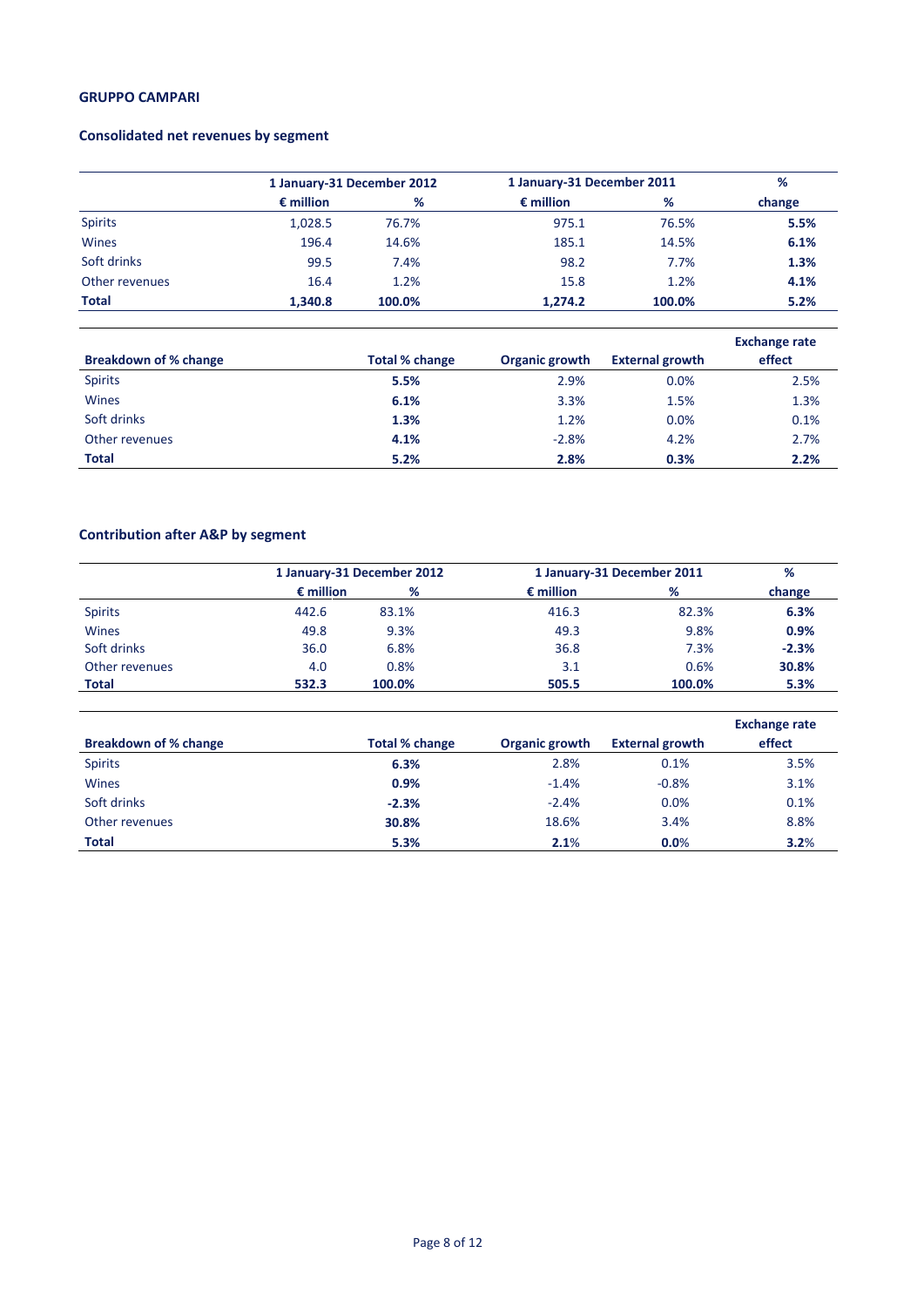#### **Consolidated income statement**

|                                            | 1 January-31 December |          | 1 January-31 December |          | %        |
|--------------------------------------------|-----------------------|----------|-----------------------|----------|----------|
|                                            | 2012                  |          | 2011                  |          |          |
|                                            | $\epsilon$ million    | %        | $\epsilon$ million    | %        | change   |
| Net sales $\sqrt{(1)}$                     | 1,340.8               | 100.0%   | 1,274.2               | 100.0%   | 5.2%     |
| Total cost of goods sold <sup>(2)</sup>    | (571.3)               | $-42.6%$ | (539.6)               | $-42.3%$ | 5.9%     |
| <b>Gross profit</b>                        | 769.5                 | 57.4%    | 734.6                 | 57.7%    | 4.7%     |
| Advertising and promotion                  | (237.2)               | $-17.7%$ | (229.1)               | $-18.0%$ | 3.5%     |
| <b>Contribution after A&amp;P</b>          | 532.3                 | 39.7%    | 505.5                 | 39.7%    | 5.3%     |
| $SG&A^{(3)}$                               | (227.7)               | $-17.0%$ | (206.8)               | $-16.2%$ | 10.1%    |
| <b>EBIT before one-off's</b>               | 304.7                 | 22.7%    | 298.7                 | 23.4%    | 2.0%     |
| One off's                                  | (17.2)                | $-1.3%$  | (3.1)                 | $-0.2%$  |          |
| <b>Operating profit = EBIT</b>             | 287.5                 | 21.4%    | 295.5                 | 23.2%    | $-2.7%$  |
| Net financing costs                        | (48.7)                | $-3.6%$  | (43.2)                | $-3.4%$  | 12.6%    |
| One off's financial expenses               | (2.6)                 | $-0.2%$  | (1.9)                 | $-0.1%$  |          |
| Income from associates                     |                       |          | (0.4)                 | $-0.0%$  |          |
| Put option                                 | (0.1)                 | $-0.0%$  | 0.5                   | 0.0%     |          |
| Profit before taxes and minority interests | 236.2                 | 17.6%    | 250.6                 | 19.7%    | $-5.8%$  |
| <b>Taxes</b>                               | (79.0)                | $-5.9%$  | (90.9)                | $-7.1%$  | $-13.1%$ |
| <b>Net profit</b>                          | 157.2                 | 11.7%    | 159.8                 | 12.5%    | $-1.6%$  |
| <b>Minority interests</b>                  | (0.5)                 | $-0.0%$  | (0.6)                 | $-0.0%$  |          |
| Group net profit                           | 156.7                 | 11.7%    | 159.2                 | 12.5%    | $-1.6%$  |
| Depreciation and amortisation              | (32.7)                | $-2.4%$  | (30.3)                | $-2.4%$  | 8.1%     |
| <b>EBITDA before one-off's</b>             | 337.4                 | 25.2%    | 329.0                 | 25.8%    | 2.6%     |
| <b>EBITDA</b>                              | 320.2                 | 23.9%    | 325.8                 | 25.6%    | $-1.7%$  |

(1) Net of discounts and excise duties.

(2) Includes cost of material, production and logistics costs.

(3) Includes selling. general and administrative costs.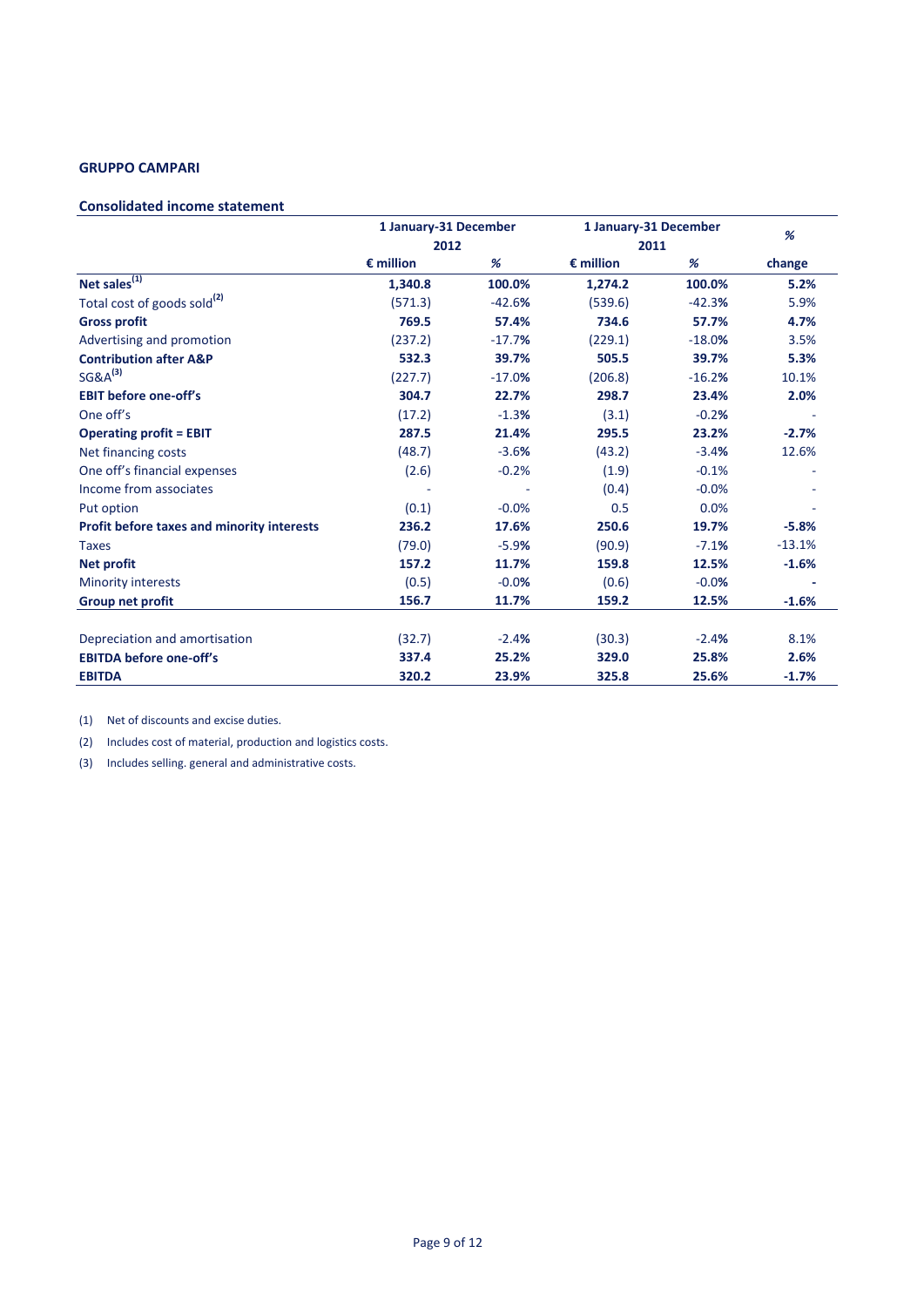#### **Consolidated balance sheet**

|                                            | <b>31 December 2012</b><br>$\epsilon$ million | <b>31 December 2011</b><br>$\epsilon$ million |
|--------------------------------------------|-----------------------------------------------|-----------------------------------------------|
| <b>ASSETS</b>                              |                                               |                                               |
| <b>Non-current assets</b>                  |                                               |                                               |
| Net tangible fixed assets                  | 392.6                                         | 320.6                                         |
| <b>Biological assets</b>                   | 17.2                                          | 17.4                                          |
| Property                                   | 0.5                                           | 0.6                                           |
| <b>Goodwill and trademarks</b>             | 1,631.2                                       | 1,448.6                                       |
| Intangible assets                          | 20.5                                          | 21.0                                          |
| Interests in associates                    | 0.2                                           | 0.0                                           |
| Pre-paid taxes                             | 11.5                                          | 6.5                                           |
| Other non-current assets                   | 52.6                                          | 17.1                                          |
| <b>Total non-current assets</b>            | 2,126.2                                       | 1,831.8                                       |
| <b>Current assets</b>                      |                                               |                                               |
| Inventories                                | 446.5                                         | 331.3                                         |
| <b>Current biological assets</b>           | 4.9                                           | 0.0                                           |
| Trade receivables                          | 312.4                                         | 278.0                                         |
| <b>Financial receivables</b>               | 42.4                                          | 1.8                                           |
| Cash and cash equivalents                  | 442.5                                         | 414.2                                         |
| Receivables for income taxes               | 9.4                                           | 17.8                                          |
| Other receivables                          | 24.2                                          | 23.9                                          |
| <b>Total current assets</b>                | 1,282.3                                       | 1,066.9                                       |
| Non-current assets for sale                | 1.0                                           | 2.3                                           |
| <b>Total assets</b>                        | 3,409.5                                       | 2,901.0                                       |
| LIABILITIES AND SHAREHOLDERS' EQUITY       |                                               |                                               |
| Shareholders' equity                       |                                               |                                               |
| Share capital                              | 58.1                                          | 58.1                                          |
| Reserves                                   | 1,370.8                                       | 1,305.6                                       |
| Group's shareholders' equity               | 1,428.9                                       | 1,363.7                                       |
| <b>Minority interests</b>                  | 4.2                                           | 3.7                                           |
| <b>Total shareholders' equity</b>          | 1,433.1                                       | 1,367.5                                       |
| <b>Non-current liabilities</b>             |                                               |                                               |
| <b>Bonds</b>                               | 1,178.2                                       | 787.8                                         |
| Other non-current financial payables       | 36.2                                          | 37.1                                          |
| Staff severance funds                      | 13.0                                          | 8.8                                           |
| <b>Risks funds</b>                         | 39.6                                          | 7.1                                           |
| Deferred tax                               | 198.8                                         | 144.4                                         |
| <b>Total non-current liabilities</b>       | 1,465.7                                       | 985.2                                         |
| <b>Current liabilities</b>                 |                                               |                                               |
| Short term debt banks                      | 121.0                                         | 144.9                                         |
| Other financial payables                   | 34.9                                          | 103.2                                         |
| Trade payables                             | 201.4                                         | 166.8                                         |
| Payables for taxes                         | 17.8                                          | 34.6                                          |
| Other current liabilities                  | 135.6                                         | 98.9                                          |
| <b>Total current liabilities</b>           | 510.7                                         | 548.4                                         |
| Total liabilities and shareholders' equity | 3,409.5                                       | 2,901.0                                       |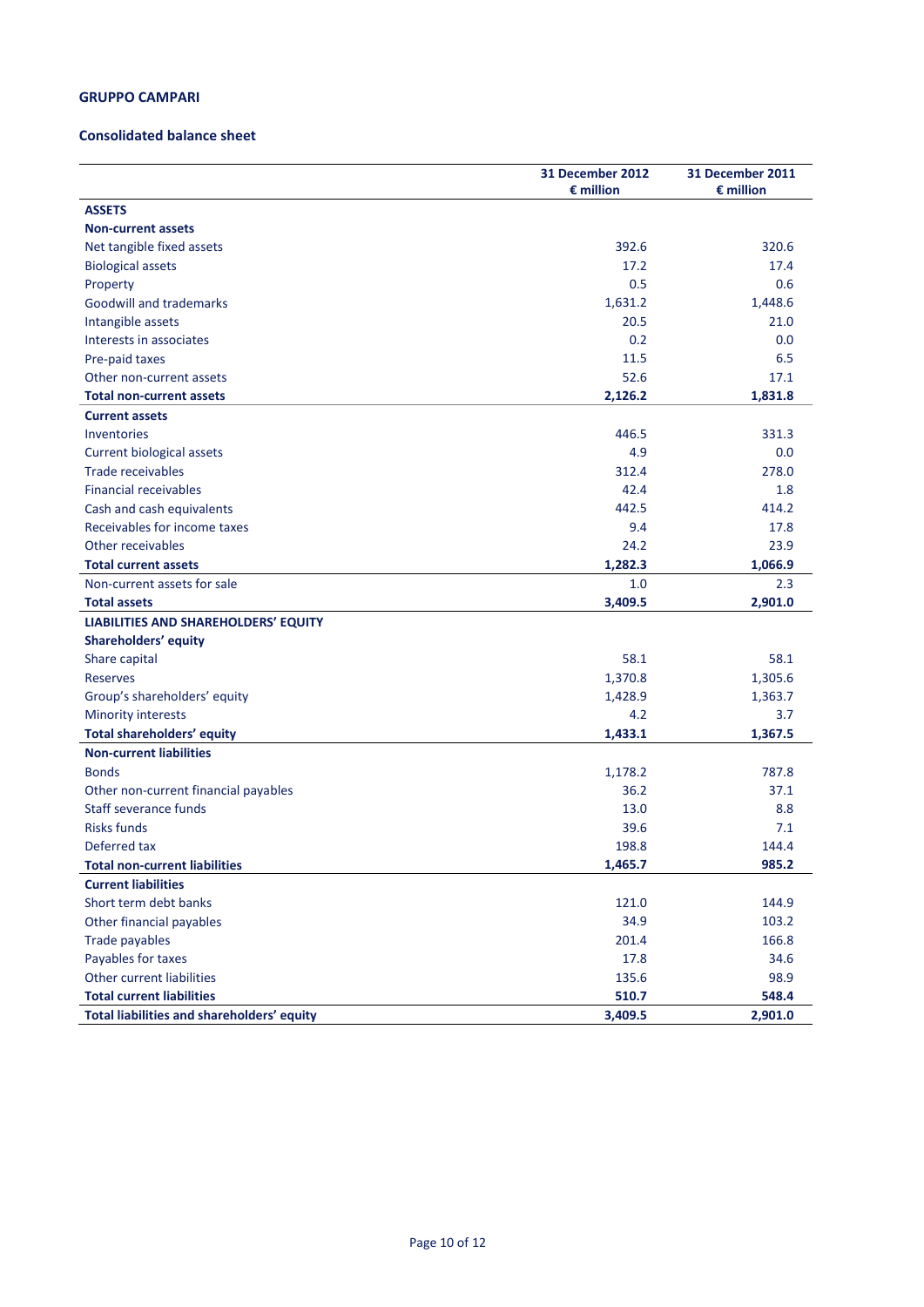#### **Consolidated cash flow statement**

|                                                                      | 31 December 2012<br>$\epsilon$ million | 31 December 2011<br>$\epsilon$ million |
|----------------------------------------------------------------------|----------------------------------------|----------------------------------------|
| <b>EBIT</b>                                                          | 287.5                                  | 295.5                                  |
| Amortisation and depreciation                                        | 32.7                                   | 30.3                                   |
| Other changes in non-cash items                                      | 11.5                                   | 5.0                                    |
| Change in non-financial assets and payables                          | 3.4                                    | (0.3)                                  |
| Taxes on income paid                                                 | (88.2)                                 | (68.0)                                 |
| Cash flow from operating activities                                  |                                        |                                        |
| before change in operating working capital                           | 247.0                                  | 262.5                                  |
| Net change in operating working capital                              | (22.5)                                 | (60.1)                                 |
| <b>Cash flow from operating activities</b>                           | 224.4                                  | 202.5                                  |
| Net interest paid                                                    | (52.7)                                 | (41.6)                                 |
| Cash flow from investing activities                                  | (45.2)                                 | (24.9)                                 |
| Free cash flow                                                       | 126.5                                  | 136.0                                  |
| <b>Acquisitions</b>                                                  | (317.3)                                | (26.0)                                 |
| Other changes                                                        | (13.7)                                 | (20.9)                                 |
| Dividends paid                                                       | (40.5)                                 | (34.6)                                 |
| <b>Cash flow from other activities</b>                               | (371.5)                                | (81.5)                                 |
| Exchange rate differences and other movements                        | (14.2)                                 | (9.7)                                  |
| Change in net financial position as a result of operating activities | (230.9)                                | 44.7                                   |
|                                                                      |                                        |                                        |
| Future exercise for put options and payment of earn outs             | (2.3)                                  | (4.3)                                  |
| Change in net financial position                                     | (233.1)                                | 40.4                                   |
| Net financial position at start of period                            | (636.6)                                | (677.0)                                |
| Net financial position at end of period                              | (869.7)                                | (636.6)                                |